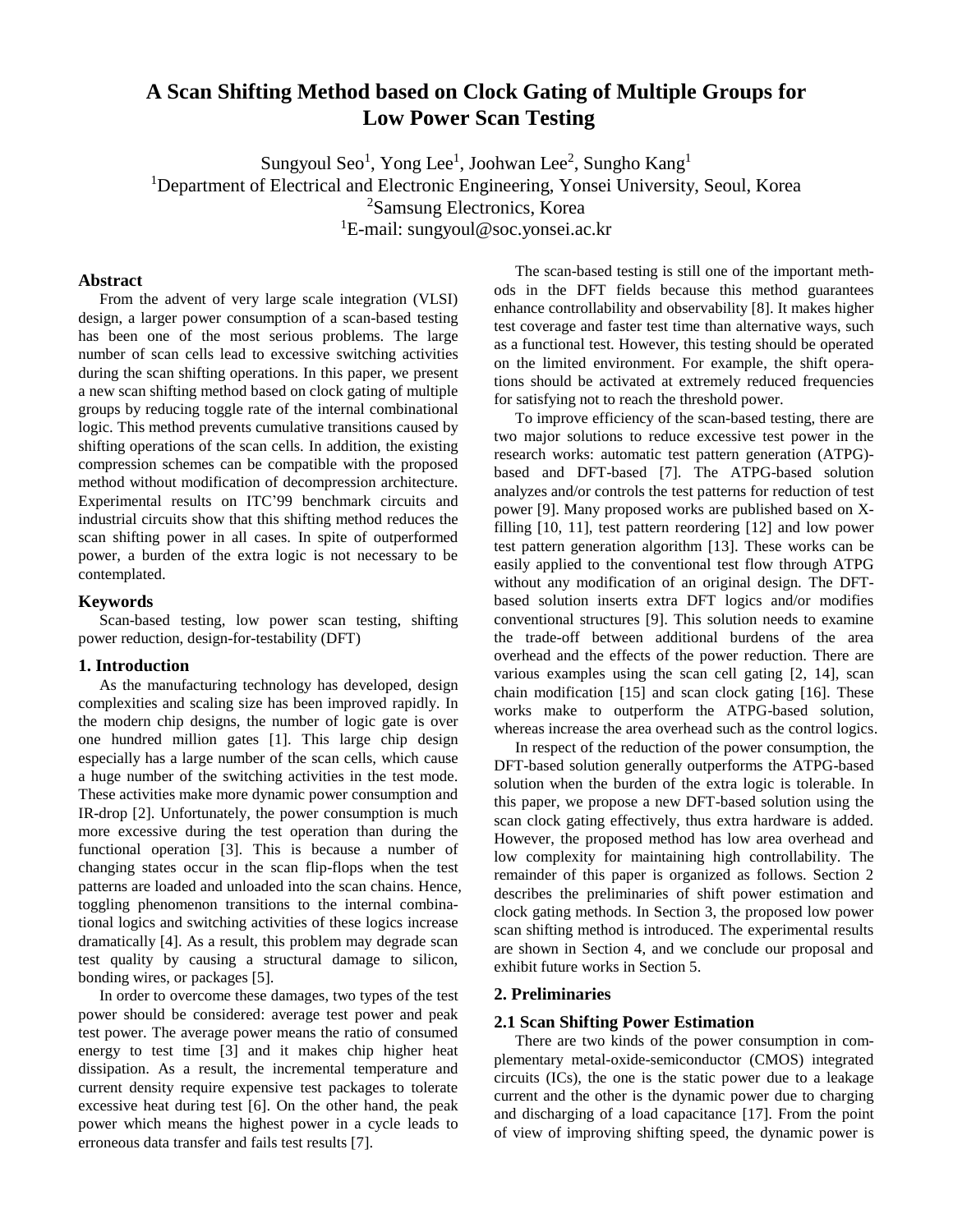more predominant than the static power, especially when the circuit components switch from 0 to 1 or vice versa [11].

Under the scan-based testing, the two problems are incurred: shifting power and capture power. Although the capture power is one of the serious problems, it has smaller power consumption than the shifting power. This is because most of switching activities is due to the transitions in the scan chain when loading and unloading the test patterns [18].

For estimating the scan shifting power, an equation which is called weighted transition metric (WTM) was proposed in [11]. WTM is enough to compute the power consumption incurred by the scan shifting; the shift power in the  $i^h$ pattern can be estimated as follows:

$$
WTM_{i} = \sum_{j=1}^{N-1} (S_{i,j} \oplus S_{i,j+1}) \times j \tag{1}
$$

where *N* is the number of scan cells into the scan chain and  $S_{i,j}$  represents the logic state of the  $j^{\#}$  scan cell in the  $i^{\#}$ test pattern. In the  $(1)$  equation, multiplying by  $j$  means that the switching activities generate cumulative transitions from a port of scan in  $(SI)$  to the  $j^*$  scan cell. The proposed method blocks the cumulative transition using gating the scan clocks.

## **2.2 Clock Gating**

Clock gating is one of the most preferred techniques for low power management mechanism in practice [19]. It enables to block the clock of the unnecessary flip-flop in a current cycle. Generally, AND gates are inserted to the circuitry between the flip-flop and the clock signal ports. Hence, the clock pulse is disabled when another port of the AND gate is '0'. The method of the clock gating has a great strength to save the power of the registers and clock-line. In the scan shifting mode, this method is more efficient by disabling the unused scan cells. All scan cells are divided into many groups to apply the clock gating in this paper.

# **3. A Scan Shifting Method based on Clock Gating of Multiple Groups**

We propose a new scan shifting method using the clock gating of the multi groups which minimize enabling the scan cells, thus it blocks unused scan cells. The scan test architecture, which is composed of  $N \times M$  scan cells is shown in Fig. 1, where  $N$  is the number of the scan chains and *M* is the number of the groups. These scan cells are named as Cellnm, which means that it is a part of the *m* group in the  $n^*$  scan chain. A demultiplexer (deMUX), an inverter, some OR, AND and exclusive OR (XOR) gates, and some wires are inserted for using the proposed method. The decompressor such as linear-decompression or broadcast can be used to decompress test data, but it requires a counter for delivering a counting value to the deMUX. Hence, any decompressor can be used with the proposed method because there is no need to change the input test patterns and the timings of scan shifting. Hence, it is not necessary to modify the existing compression method in order to apply the proposed method.

A design and a test flows are carried out simultaneously



**Figure 1:** A conceptual overview of the proposed architecture



**Figure 2:** A design flow chart considering proposed method.

in the design of the modern VLSI. For the proposed method, additional steps should be considered between scan cell reordering and physical optimization. The design flow that considers additional works is shown in Fig 2. There are two steps that are categorized: division of the scan cells and insertion and modification of the logic design.

In the first step, the results of the scan cell reordering conducted in the previous step are important to determine how many groups will be created. The depth of the scan chain is the number of groups and the position of the scan cell in a scan chain means the group number. After grouping the scan cells, the extra logic is inserted to the existing logic such as the components of some gates and a counter. For gating scan clock, one AND gate and one OR gates are inserted per a group. These gates are placed between a scan clock line and the scan clock ports, which are controlled by the deMUX and a scan enable (SE) signal. Moreover, the ports of the scan out (SO) into the each scan chain are connected to the XOR gates.

A simple example of the scan structure is shown in Fig. 3, which has two multiple scan chains and three groups. Each group is involved in a scan clock (SCK) and the scan cells in a scan chain are directly connected to the same SI. Hence,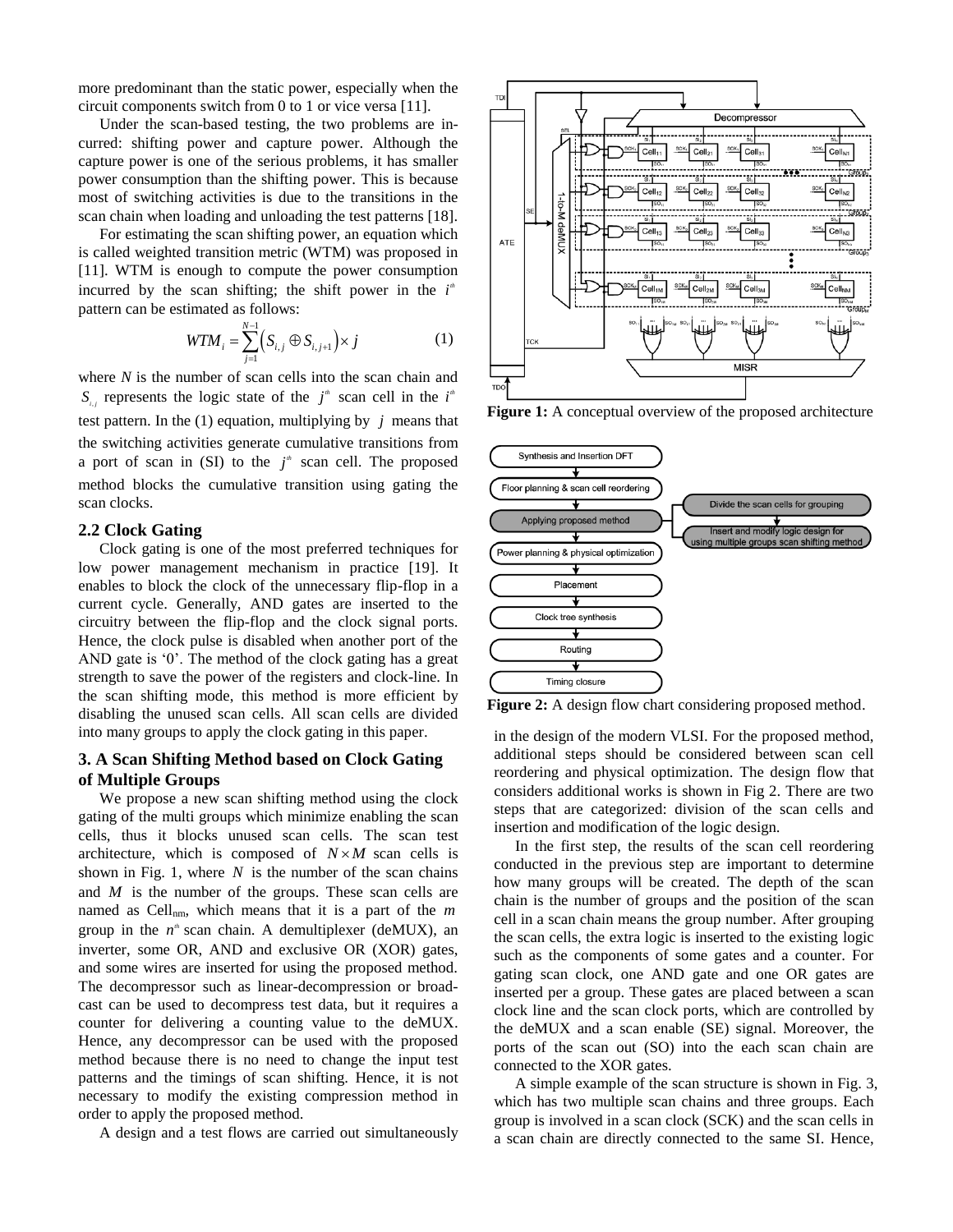

Figure 3: A simple example of grouping the scan cells.



**Figure 4:** A timing diagram for an example of Fig. 3.

the value of the scan cells is inserted when their group is activated by SCK. Its timing diagram is presented in Fig. 4. In the scan test mode, SE signal determines whether current test operation is the shifting mode or the launch and capture mode. When SE is '1', one SCK is activated by the deMUX selection (SEL) value. On the other hand, All SCKs are activated when SE is '0', thus it performs the launch and capture. In addition, all SO ports are connected to a XOR gate that is placed on each scan chain. Because the outputs of the test results can be observed through the XOR gate per a cycle, there is no problem with loss on the output stage of the test results.

As mentioned above, all flip-flops in a scan chain are connected to a SI port. Hence, it reduces the large number of switching activities caused by the insertion of the shifting patterns serially. Moreover, the method of the SO ports connection eliminates the shift-out power. The outperformed power reduction is presented in Section 4.

**Table 1:** Information of the ITC'99 benchmark and industrial circuits.

| Circuit | $#$ of<br>Scan<br>Cells | $#$ of<br>$#$ of<br>$#$ of<br>PO <sub>s</sub><br>PIs<br>Gates |       | $#$ of<br>Patterns | Test<br>Coverage<br>$(\% )$ |       |
|---------|-------------------------|---------------------------------------------------------------|-------|--------------------|-----------------------------|-------|
| h17     | 1,415                   | 32,326                                                        | 37    | 97                 | 664                         | 99.97 |
| b18     | 3,320                   | 114,621                                                       | 36    | 23                 | 1,325                       | 99.94 |
| b19     | 6.642                   | 231,320                                                       | 21    | 30                 | 1,392                       | 99.92 |
| b20     | 490                     | 20,226                                                        | 32    | 22                 | 1,421                       | 99.78 |
| $CKT-1$ | 116.671                 | 4.2M                                                          | 593   | 590                | 5,970                       | 96.48 |
| $CKT-2$ | 273,287                 | 6.5M                                                          | 1,470 | 1,845              | 6,331                       | 97.01 |
| $CKT-3$ | 161,303                 | 9.3M                                                          | 728   | 772                | 4,608                       | 98.80 |
| $CKT-4$ | 342,982                 | 11.4M                                                         | 774   | 600                | 9,279                       | 97.00 |
| $CKT-5$ | 219.246                 | 16.3M                                                         | 1,233 | 1,086              | 9.419                       | 96.73 |

**Table 2:** Power estimation comparison.

|         | $#$ of | Shift WTM |                             |                 |           |  |  |
|---------|--------|-----------|-----------------------------|-----------------|-----------|--|--|
| Circuit | Scan   |           | <b>Basic Scan Test Mode</b> | Proposed Method |           |  |  |
|         | Chains | Avg.      | Peak                        | Avg.            | Peak      |  |  |
| b17     |        | 1,716     | 10,802                      | 698             | 854       |  |  |
|         |        |           |                             | $(40.7\%)$      | $(7.9\%)$ |  |  |
| b18     |        | 8,044     | 59,168                      | 1,661           | 2,069     |  |  |
|         | 100    |           |                             | $(20.6\%)$      | $(3.5\%)$ |  |  |
| b19     |        | 33,957    | 210,292                     | 3,410           | 4,386     |  |  |
|         |        |           |                             | $(10.0\%)$      | $(2.1\%)$ |  |  |
| b20     |        | 424       | 1,231                       | 232             | 287       |  |  |
|         |        |           |                             | (54.7%)         | (23.3%)   |  |  |
| $CKT-1$ | 499    | 270,850   | 7,435,073                   | 45,644          | 116,536   |  |  |
|         |        |           |                             | $(16.9\%)$      | $(1.6\%)$ |  |  |
| $CKT-2$ | 1140   | 1,337,710 | 17,247,774                  | 164,262         | 270,508   |  |  |
|         |        |           |                             | $(12.3\%)$      | $(1.6\%)$ |  |  |
| $CKT-3$ | 699    | 476,682   | 8,672,658                   | 56,638          | 151,295   |  |  |
|         |        |           |                             | $(11.9\%)$      | $(1.7\%)$ |  |  |
| CKT-4   | 1420   | 1,415,085 | 21,378,144                  | 147,179         | 327,708   |  |  |
|         |        |           |                             | $(10.4\%)$      | $(1.5\%)$ |  |  |
| $CKT-5$ | 932    | 730,909   | 13,516,780                  | 149,440         | 219,246   |  |  |
|         |        |           |                             | $(20.4\%)$      | $(1.6\%)$ |  |  |

#### **4. Experimental Results**

To examine the improved effects of the proposed method, experiments are performed on the four ITC'99 benchmark circuits. In addition, five industrial circuits, which are provided by Samsung Electronics, are used in order to show the effectiveness of the proposed method on the real designs. The information about these circuits is shown in Table 1. All test patterns are generated from TetraMAX [20], which is the ATPG tool of Synopsys with the dynamic compaction and the adjacent-fill turned on. Generally, the adjacent-fill is known as simple and efficient to reduce the power. The power estimation is applied to the WTM method and the area overhead is represented by the gate count.

The results of the WTM estimation are presented in Table2. The basic scan test mode indicates that it does not use any low power technique. The numbers in parentheses refer to the ratio of the proposed method to the basic method. In this experiment, the WTM of the proposed method is much lower than the basic scan test mode in the all circuits. Especially, the results show that the peak power is 1.7% in the industrial circuits. It leads to overcome the problems of the erroneous data transfer significantly. The outperformed results are necessary because the proposed method does not produce transitions during the scan shifting mode; hence, *j* is always 1 in the (1) equation regardless of the position of the scan cells. For this reason, the maximum WTM of the proposed method is no more than the number of their scan flip-flops and the proposed method can obtain low power in both average power and peak power. Therefore, this method has less dependency of the pattern formats and it is possible to use the existing test patterns generated by the scan compression architecture such as a linear-decompression and a broadcast-based test data compression although the most of low power testing techniques has tended to ignore their compatibility. The two main issues in the scan-based testing can be easily resolved when the low power testing method and the test data compression method are combined.

The hardware area overheads for ITC'99 benchmark and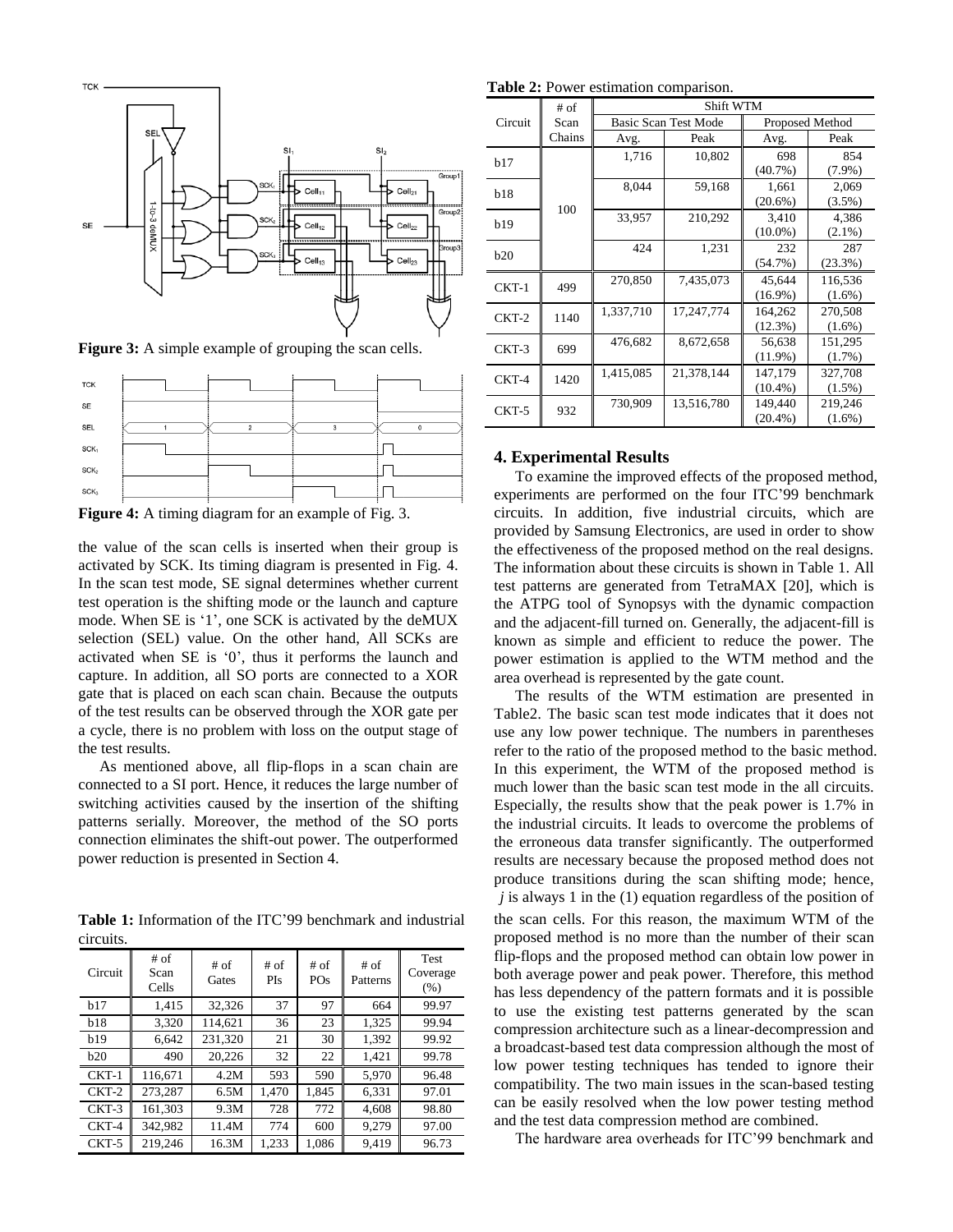| Circuit | Hardware Area Overhead (%) |        |          |        |          |          |          |          |          |           |
|---------|----------------------------|--------|----------|--------|----------|----------|----------|----------|----------|-----------|
|         | $N=10$                     | $N=20$ | $N = 30$ | $N=40$ | $N = 50$ | $N = 60$ | $N = 70$ | $N = 80$ | $N = 90$ | $N = 100$ |
| b17     | 1.85                       | 1.16   | 0.90     | 0.82   | 0.70     | 0.69     | 0.69     | 0.69     | 0.62     | 0.64      |
| b18     | 1.04                       | 0.60   | 0.44     | 0.38   | 0.35     | 0.30     | 0.29     | 0.28     | 0.28     | 0.28      |
| b19     | 0.96                       | 0.53   | 0.38     | 0.31   | 0.27     | 0.23     | 0.22     | 0.21     | 0.20     | 0.17      |
| b20     | 1.35                       | 0.91   | 0.84     | 0.70   | 0.70     | 0.74     | 0.62     | 0.67     | 0.70     | 0.74      |
| $CKT-1$ | 0.83                       | 0.42   | 0.28     | 0.22   | 0.17     | 0.15     | 0.13     | 0.11     | 0.10     | 0.09      |
| $CKT-2$ | 1.25                       | 0.63   | 0.42     | 0.32   | 0.26     | 0.22     | 0.19     | 0.16     | 0.15     | 0.13      |
| $CKT-3$ | 0.52                       | 0.26   | 0.18     | 0.13   | 0.11     | 0.09     | 0.08     | 0.07     | 0.06     | 0.06      |
| CKT-4   | 0.90                       | 0.45   | 0.30     | 0.23   | 0.18     | 0.15     | 0.13     | 0.12     | 0.10     | 0.09      |
| $CKT-5$ | 0.40                       | 0.20   | 0.14     | 0.10   | 0.08     | 0.07     | 0.06     | 0.05     | 0.05     | 0.04      |

**Table 3:** Hardware area overhead comparison.

industrial circuits according to the number of the scan chains are shows in Table 3. Note that the extra logic for using proposed method is much smaller compared to the original circuits. In the trend of the scan-based testing, the number of the scan chains tends to increase continually. Hence, the results in Table 3 show the possibility for applying the proposed method to the industrial circuits. The area overhead decreases rapidly as the number of scan chains increases except for small circuits, such as b17 and b20. These results show that the proposed method can be applied to the large industrial designs.

### **5. Conclusion**

In this paper, we present a new scan shifting method based on clock gating of multiple groups by reducing toggling rate of the internal combinational logic. The proposed method shows outstanding results: low power consumption and low area overhead. Experimental results show that in all cases the performance of the proposed method is effective regardless of the size of the circuits by applying to various benchmark circuits and industrial circuits. Moreover, this method is compatible with the existing compression methods such as the linear-decompression and the broadcast-based test data compression. To conclude, the proposed method can be a viable solution for large circuits with a very small area overhead.

### **6. Acknowledgement**

This work was supported by the National Research Foundation of Korea (NRF) grant funded by the Korea government (MEST) (No. 2012R1A2A1A03006255). In addition, this work was supported by industrial-educational cooperational program of Samsung. [2014-11-0799]

### **7. References**

- [1] ITRS 2012 Edition Reports [online]. Available: http://www.itrs.net.
- [2] E. Alpaslan, Y. Huang, and X. Lin, "On Reducing Scan Shift Activity at RTL," IEEE Trans. Comput.- Aided Des. Integr. Circuit Syst., vol. 29, no. 7, pp. 1110–1120, Jul. 2010.
- [3] P. Girard, "Survey of Low-Power Testing of VLSI Circuit," IEEE Des. & Test of Comput., vol. 19, no. 3, pp. 80–90, May-June 2002.
- [4] W.-L. Li, P.-H. Wu, and J.-C. Rau, "Reducing switching activity by test slice difference technique for

test volume compression," in Proc. IEEE Int. Symp. On Circuit and syst., May 2009, pp. 2686–2989.

- [5] A. Chandra and K. Chakrabarty, "Combining lowpower scan testing and test data compression for system-on-a-chip," in Proc. Des. Autom. Conf., June 2001, pp. 166–169.
- [6] X. Lin and Y. Huang, "Scan Shift Power Reduction by Freezing Power Sensitive Scan Cells," J. Electron Test., vol. 24, no. 4, pp. 327–334, Aug. 2008.
- [7] C. P. Ravikumar, M. Hirech, and X. Wen, "Test Strategies for Low Power Devices," in Proc. Des. Autom. & Test in Europe Conf. & Exhibition, Mar. 2008, pp. 728–733.
- [8] A. Jain, and S. Subramanian, "Multi-CoDec Configurations for Low Power and High Quality Scan Test," in Proc. VLSI Des. Int. Conf., Jan. 2011, pp. 370–375.
- [9] W. Zhao, M. Tehranipoor, and S. Chakravarty, "Power-Safe Test Application Using An Effective Gating Approach Considering Current Limits," in Proc. IEEE VLSI Test Symp., May 2011, pp. 160–165.
- [10] J. Li, Q. Xu, and Y. Hu, "X-Filling for Simultaneous Shift- and Capture-Power Reduction in At-Speed Scan-Based Testing," IEEE Trans. Very Large Scale Integr. Syst., vol. 18, no. 7, pp. 1081–1092, Jul. 2010.
- [11] K. Sankaralingam, R. R. Oruganti, and N. A. Touba, "Static Compaction Techniques to Control Scan Vector Power Dissipation," in Proc. IEEE VLSI Test Symp., May 2000, pp. 35–40.
- [12] L.-C. Hsu and H.-M. Chen, "On Optimizing Scan Testing Power and Routing Cost in Scan Chain Design," in Proc. Int. Symp. Quality Electronic Des., Mar. 2006, pp. 451–456.
- [13] X. Wen, S. Kajihara, K. Miyase, T. Suzuki, K. K. Saluja, L.-T Wang, K. S. Abdel-Hafez, and K. Kinoshita, "A New ATPG Method for Efficient Capture Power Reduction during Scan Testing," in Proc. IEEE VLSI Test Symp., Apr.-May 2006, pp. 58–65.
- [14] Y.-T. Lin, J.-L. Huang, and X. Wen, "A Transition Isolation Scan Cell Design for Low Shift and Capture Power," in Proc. IEEE Asian Test Symp., Nov. 2012, pp. 107–112.
- [15] S. Wang, K. Li, and S. Chen, "Scan-Chain Partition for High Test-Data Compressibility and Low Shift Power under Routing Constraint," IEEE Trans. Comput.-